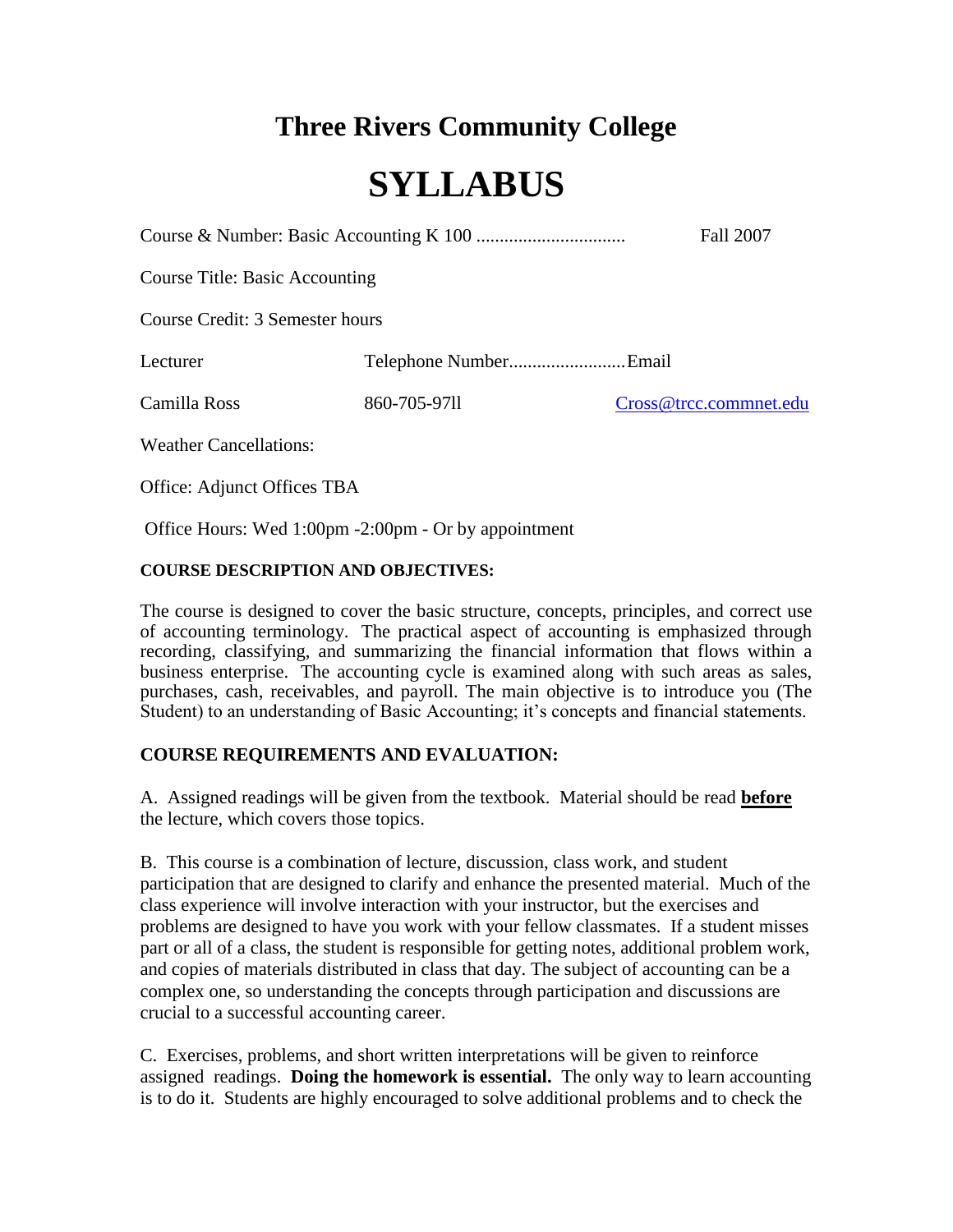answers with their professor Solutions can be found on Web CT under the student resources section. There you will find a companion website in which to find the solutions for the assignments. In addition, solutions can be found in the TASC Center or the Learning Resource Center.

D. Three tests and a final exam will be given during the semester.

E. A Research Project will be part of this course. This project must be completed to fulfill the course requirements. Ten (10) points will be deducted for each week this assignment is handed in past the final **DUE** date.

F. Web CT Vista participation is an essential part of this course – please review the student orientation to WEB CT VISTA

#### **COURSE GRADING POLICY:**

| Exam 1                              | 100 Points |
|-------------------------------------|------------|
| Exam 2                              | 100 points |
| Exam 3                              | 100 points |
| Final Exam                          | 100 Points |
| <b>Research Project</b>             | 50 Points  |
| Participation and Attendance        | 50 Points  |
| <b>Total required course points</b> | 500 Points |

If all of the above course requirements are not completed, a grade of "F" will be assigned. OVERALL GRADE GUIDELINES (+ and – grades will also be assigned): A (500 points X .90) = 450 to 500 course points

B (500 points X .80) = 400 to 449 course points

C (500 points X .70) = 350 to 399 course points

D (500 points X  $.60$ ) = 300 to 349 course points

 $F = 348$  or less course points

# **REQUIRED MATERIALS:**

Slater, Jeffrey, College Accounting: A Practical Approach, New Jersey: Prentice Hall,

Peaceful Learning -Accounting Flash Cards and Promotional CD

Recommended: Pocket Calculator **(cell phone calculators not permitted)**

# **TAX RESEAECH SUPPLEMENT**

**Research Guide:<http://www.law.duke.edu/lib/ResearchGuides/fedtax.html>**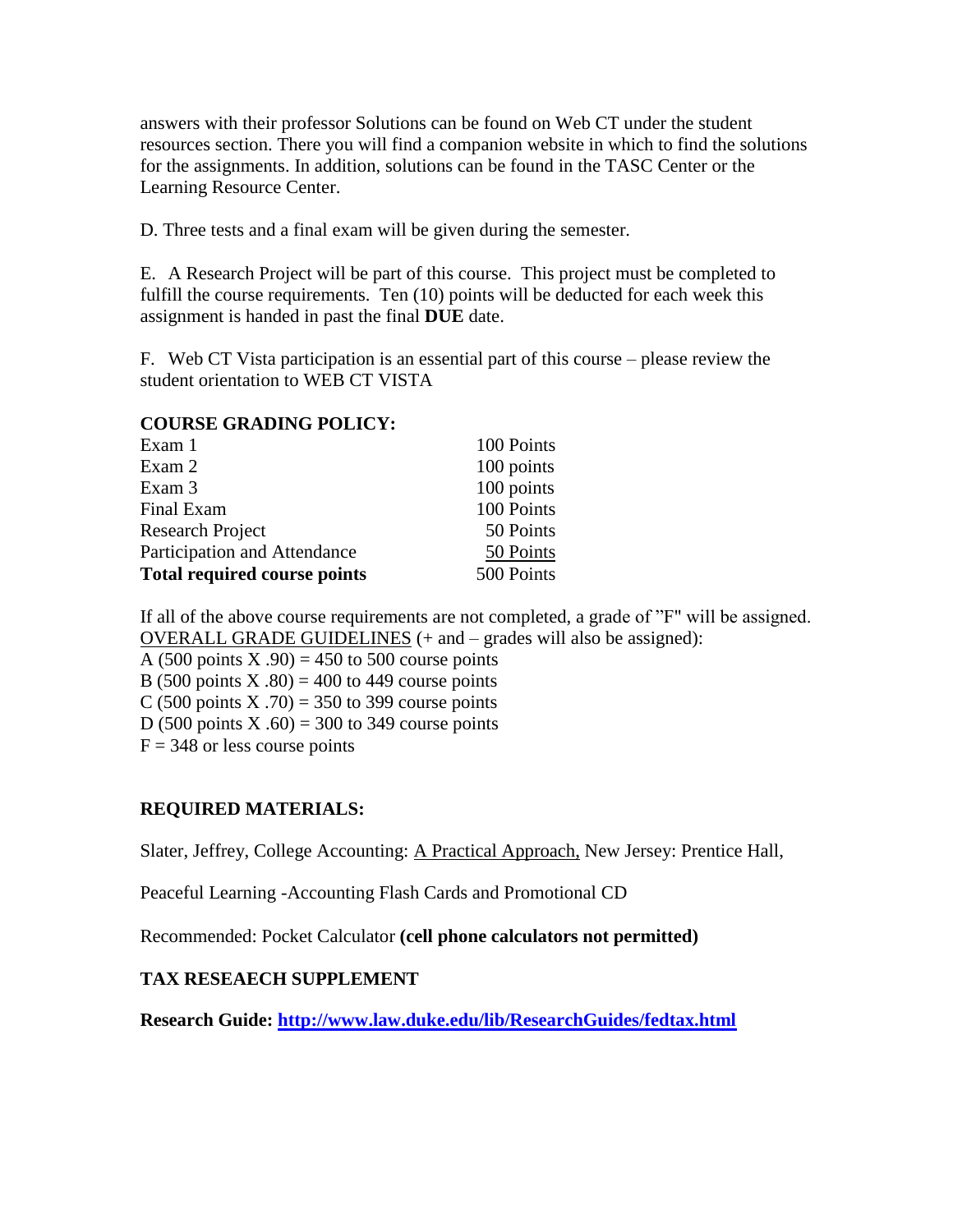# **RECOMMENDED MATERIALS**

Quick Study Academic Charts (Accounting 1)

# **CLASS ROOM POLICIES:**

#### **MAKE UPS:**

Unless prior arrangements are made there will be no make ups. **The Final Exam is MANDATORY**

# **ATTENDANCE:**

This course is designed such that students should get more from the in-class participation, vista participation and activities than from the textbook. Therefore, students must attend class on a regular basis. Attendance will be taken at each class and counts toward the participation and student contribution of the class. If a student missing more than 5 classes he or she maybe subject to falling the course. Should you need to leave early please take a seat by the door.

# **ADD/DROP POLICY:**

Students may add or drop a course, with full General Fund Tuition refund, through the day before the first day college classes begin that semester. Students may add or drop a course, with 50% General Fund Tuition refund, for two weeks (fourteen days) from the first day of college classes that semester. Students may withdraw from classes, without academic penalty but with a W notation on their transcript, through the last day of classes (not exams) each semester. **Students are strongly encouraged to discuss dropping classes with the instructor and/or Student Services Advisor. Students receiving financial aid should also discuss their decision with the Financial Aid Office.** Students may pick-up and complete an ADD/DROP Form.

# **CELLULAR PHONES :**

Students are notified that cellular phones are allowed in class only if they are turned off or turned to a silent mode. Under no circumstances are phones to be answered in class.